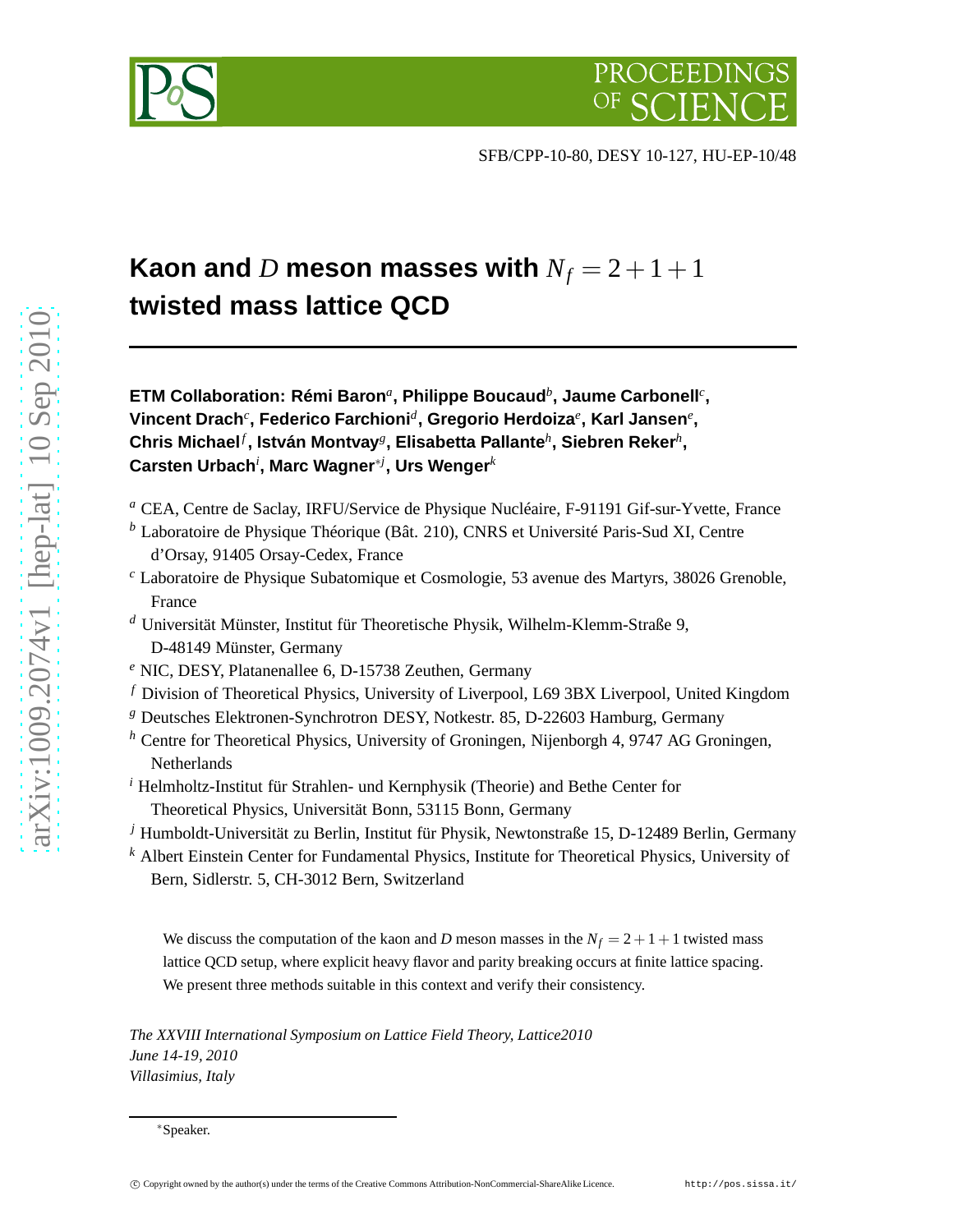# **1. Introduction**

The European Twisted Mass Collaboration (ETMC) is currently performing large scale simulations with  $N_f = 2 + 1 + 1$  flavors of dynamical quarks using Wilson twisted mass lattice QCD [[1](#page-6-0), [2](#page-6-0), [3](#page-6-0)].

Particular problems are caused by the non-degenerate strange/charm quark doublet, since besides the usual twisted mass parity breaking the strange and charm quark numbers are not conserved. The latter amounts to contamination of correlation functions by intermediate states with wrong flavor quantum numbers. In particular, correlation functions of charmed mesons and baryons obtain small contributions from similar strange systems, which are significantly lighter and, therefore, inevitably dominate at large temporal separations. In this paper we discuss these problems in the context of the kaon and *D* meson masses, which are important quantities already at the stage of generating gauge field configurations, when tuning the strange and charm quark masses to their physical values. We present three methods to overcome these problems and demonstrate their consistency. This work is a summary of a more detailed recent paper [\[4\]](#page-6-0).

## **2. Simulation setup**

The gauge action is the Iwasaki action [\[5](#page-6-0)]. The fermion action is Wilson twisted mass,

$$
S_{\text{F,light}}[\chi^{(l)}, \bar{\chi}^{(l)}, U] = a^4 \sum_{x} \bar{\chi}^{(l)}(x) \Big( D_{\text{W}}(m_0) + i \mu \gamma_5 \tau_3 \Big) \chi^{(l)}(x) \tag{2.1}
$$

$$
S_{\text{F,heavy}}[\chi^{(h)}, \bar{\chi}^{(h)}, U] = a^4 \sum_{x} \bar{\chi}^{(h)}(x) \Big( D_{\text{W}}(m_0) + i \mu_{\sigma} \gamma_5 \tau_1 + \tau_3 \mu_{\delta} \Big) \chi^{(h)}(x) \tag{2.2}
$$

for the light degenerate up/down doublet [[6\]](#page-6-0) and the heavy non-degenerate strange/charm doublet [[7](#page-6-0)] respectively, where  $D_W$  denotes the standard Wilson Dirac operator.  $\kappa = 1/(2m_0 + 8)$  is tuned to maximal twist by requiring  $m_{\nu^{(l)}}^{\text{PCAC}}$  $l_{\chi^{(l)}}^{\text{PCAC}} = 0$ , which guarantees automatic  $\mathscr{O}(a)$  improvement for physical quantities, e.g. the here considered kaon and *D* meson masses. We also refer to [[8](#page-6-0)], where this  $N_f = 2 + 1 + 1$  twisted mass setup has been pioneered.

All results presented in the following correspond to computations on 1042 gauge field con-figurations from ensemble B[3](#page-6-0)5.32 [3] characterized by gauge coupling  $\beta = 1.95$ , lattice extension  $L^3 \times T = 32^3 \times 64$  and bare untwisted and twisted quark masses  $\kappa = 0.161240$ ,  $\mu = 0.0035$ ,  $\mu_{\sigma} = 0.135$  and  $\mu_{\delta} = 0.170$ . The corresponding lattice spacing is  $a \approx 0.078$  fm, the pion mass  $m_{PS} \approx 318$  MeV.

## **3. Quantum numbers, physical and twisted basis meson creation operators**

In Wilson twisted mass lattice QCD parity is not a symmetry and the heavy flavors cannot be diagonalized – both symmetries are broken at  $\mathcal{O}(a)$ . Consequently, instead of the four OCD heavylight meson sectors labeled by heavy flavor and parity,  $(s, -)$ ,  $(s, +)$ ,  $(c, -)$  and  $(c, +)$ , there is only a single combined heavy-light meson sector (*s*/*c*,−/+) in twisted mass lattice QCD. In contrast to QCD, where the *D* meson is the lightest state in the (*c*,−) sector, it is a highly excited state in the combined (*s*/*c*,−/+) sector of twisted mass lattice QCD. This in turn causes severe problems for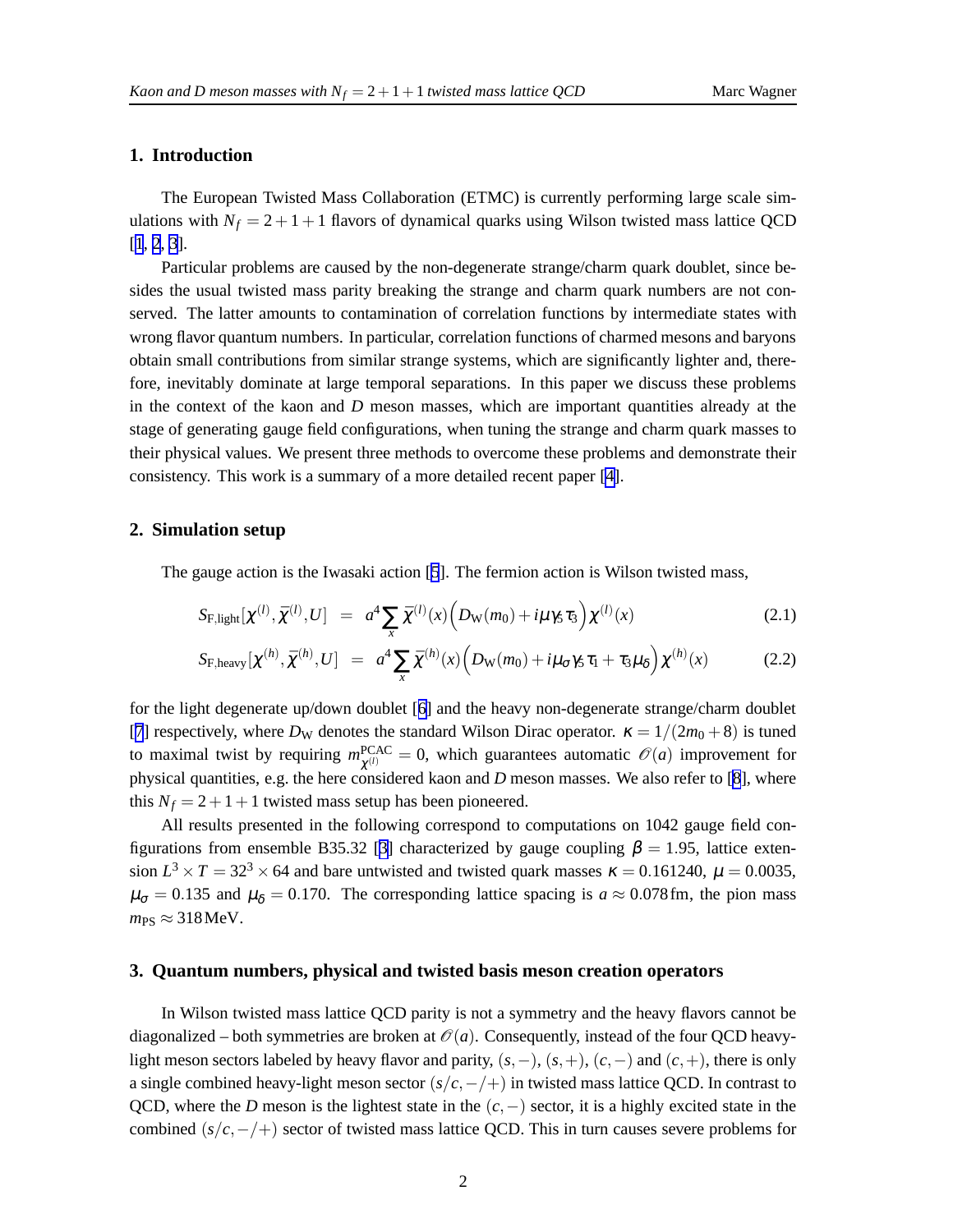<span id="page-2-0"></span>the computation of  $m<sub>D</sub>$ , since the determination of excited states is inherently difficult, when using lattice methods.

To create kaons and *D* mesons a suitable set of operators is

$$
\mathscr{O}_j \ \in \ \left\{ +i\bar{\chi}^{(d)}\gamma_5\chi^{(s)}, -i\bar{\chi}^{(d)}\gamma_5\chi^{(c)}, +\bar{\chi}^{(d)}\chi^{(s)}, -\bar{\chi}^{(d)}\chi^{(c)} \right\}.
$$
 (3.1)

In the continuum the twisted basis quark fields  $\chi$  and their physical basis counterparts  $\psi$  are related by the twist rotation

$$
\begin{pmatrix} \psi^{(u)} \\ \psi^{(d)} \end{pmatrix} = \exp(i\gamma_5 \tau_3 \omega_l/2) \begin{pmatrix} \chi^{(u)} \\ \chi^{(d)} \end{pmatrix} , \quad \begin{pmatrix} \psi^{(s)} \\ \psi^{(c)} \end{pmatrix} = \exp(i\gamma_5 \tau_1 \omega_h/2) \begin{pmatrix} \chi^{(s)} \\ \chi^{(c)} \end{pmatrix} . (3.2)
$$

 $\omega_l$  and  $\omega_h$  denote the light and heavy twist angles, which are  $\pi/2$  at maximal twist. At finite lattice spacing the procedure is more complicated, since renormalization factors have to be included. The heavy-light meson creation operators (3.1) and the corresponding renormalized operators in the physical basis transform into each other via

$$
\begin{pmatrix}\n+i\bar{\psi}^{(d)}\gamma_{5}\psi^{(s)} \\
-i\bar{\psi}^{(d)}\gamma_{5}\psi^{(c)} \\
+\bar{\psi}^{(d)}\psi^{(s)} \\
-\bar{\psi}^{(d)}\psi^{(c)}\n\end{pmatrix}^{R} = \begin{pmatrix}\n+c_{l}c_{h} - s_{l}s_{h} - s_{l}c_{h} - c_{l}s_{h} \\
-s_{l}s_{h} + c_{l}c_{h} - c_{l}s_{h} - s_{l}c_{h} \\
+s_{l}c_{h} + c_{l}s_{h} + c_{l}c_{h} - s_{l}s_{h} \\
+ c_{l}s_{h} + s_{l}c_{h} - s_{l}s_{h} \\
+ c_{l}s_{h} + s_{l}c_{h} - s_{l}s_{h} + c_{l}c_{h}\n\end{pmatrix} \begin{pmatrix}\n+iZ_{P}\bar{\chi}^{(d)}\gamma_{5}\chi^{(s)} \\
-iZ_{P}\bar{\chi}^{(d)}\gamma_{5}\chi^{(c)} \\
+ Z_{S}\bar{\chi}^{(d)}\chi^{(s)} \\
- Z_{S}\bar{\chi}^{(d)}\chi^{(c)}\n\end{pmatrix},
$$
\n(3.3)

where  $c_x = \cos(\omega_x/2)$ ,  $s_x = \sin(\omega_x/2)$  and  $Z_P$  and  $Z_S$  are operator dependent renormalization constants.

The starting point for the three analysis methods presented in the following sections 4 to [6](#page-4-0) are the  $4 \times 4$  correlation matrices

$$
C_{jk}(t) = \langle \Omega | \mathcal{O}_j(t) \left( \mathcal{O}_k(0) \right)^{\dagger} | \Omega \rangle \tag{3.4}
$$

of spatially extended, i.e. APE and Gaussian smeared versions of twisted basis heavy-light meson creation operators (3.1). The smearing parameters have been optimized by minimizing effective masses at small temporal separations (cf. [\[4\]](#page-6-0) for details).

#### **4. Method 1: solving a generalized eigenvalue problem**

One possibility to determine  $m<sub>K</sub>$  and  $m<sub>D</sub>$  is to solve the generalized eigenvalue problem

$$
C_{jk}(t)v_j^{(n)}(t,t_0) = C_{jk}(t_0)\lambda^{(n)}(t,t_0)v_j^{(n)}(t,t_0), \qquad (4.1)
$$

cf. e.g. [[9](#page-6-0)] and references therein. From the eigenvalues  $\lambda^{(n)}$  one then computes four effective masses  $m_{\text{effective}}^{(n)}$  by solving

$$
\frac{\lambda^{(n)}(t,t_0)}{\lambda^{(n)}(t+1,t_0)} = \frac{\exp(-m_{\text{effective}}^{(n)}(t,t_0)t) + \exp(-m_{\text{effective}}^{(n)}(t,t_0)(T-t))}{\exp(-m_{\text{effective}}^{(n)}(t,t_0)(t+1)) + \exp(-m_{\text{effective}}^{(n)}(t,t_0)(T-(t+1)))},\quad(4.2)
$$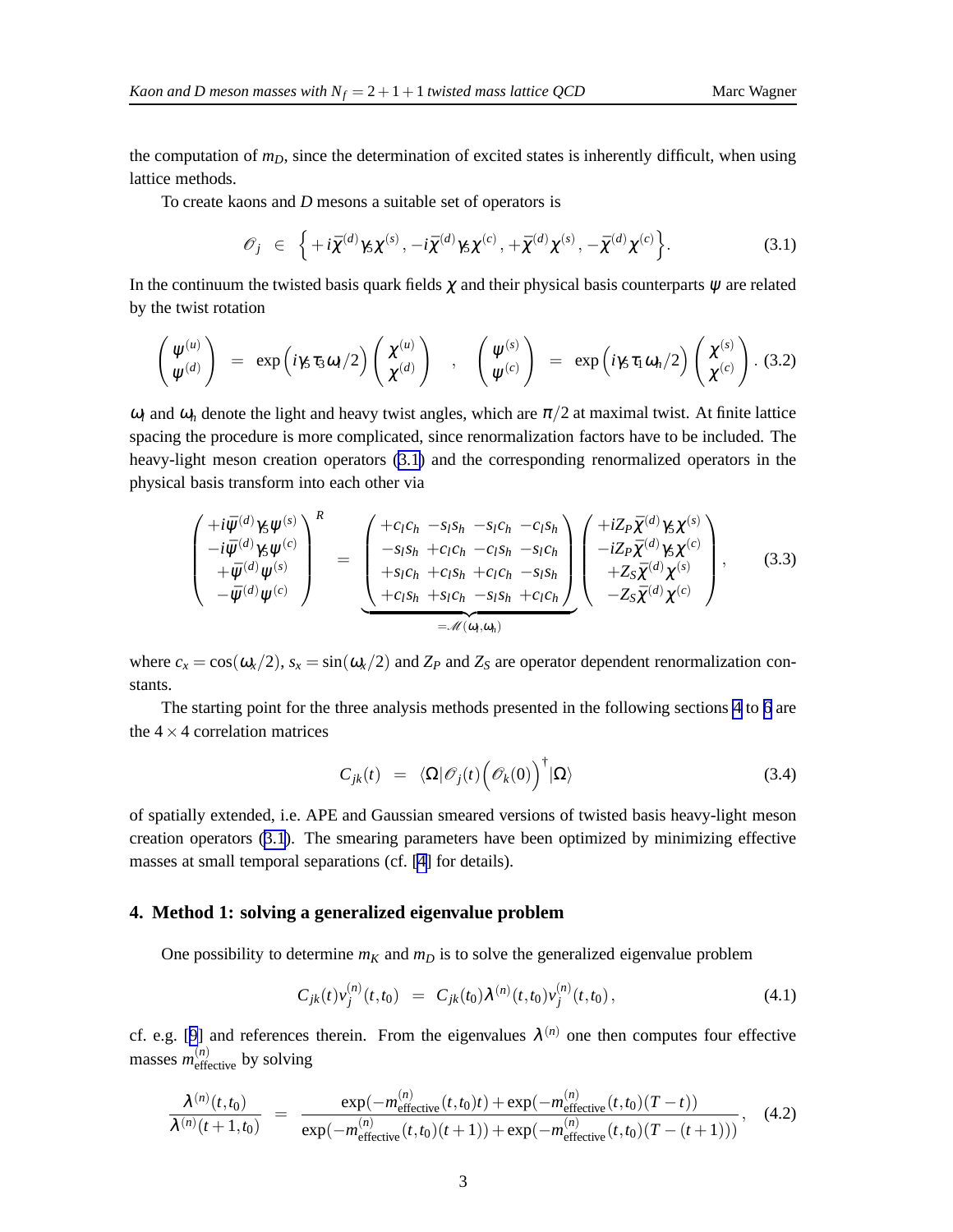

**Figure 1:** left: effective masses obtained from the  $4 \times 4$  correlation matrix (3.4) by solving the generalized eigenvalue problem (4.1) and (4.2) and corresponding plateau fits; right: zoomed effective mass of the lowest state, which has been identified as the kaon.

where *T* is the temporal extension of the lattice and the exponentials  $e(-m_{\text{effective}}^{(n)}(t,t_0)(T-t))$  and  $e(-m_{\text{effective}}^{(n)}(t,t_0)(T-(t+1)))$  take care of effects due to the temporal periodicity of the lattice. Heavy-light meson masses are finally determined by fitting constants to effective mass plateaus at temporal separations  $t \gg 1$ . Results are shown in Figure 1.

It is well known that for sufficiently large temporal separations *t* the generalized eigenvalue problem ([4.1](#page-2-0)) and [\(4.2\)](#page-2-0) yields the lowest states in the sector considered, i.e. in our case the four lowest states in the combined  $(s/c, -/+)$  sector. The *D* meson ( $m(D) \approx 1868$  MeV), however, is not among them. Lighter states include

- the kaon and its radial excitations,  $m(K) \approx 496$ MeV,  $m(K(1460)) = 1400$ MeV – 1460MeV, ...
- parity partners of the kaon  $m(K_0^*(800)) = 672(40) \,\text{MeV}, m(K_0^*(1430)) = 1425(50) \,\text{MeV}, \dots$
- multi particle states  $m(K + \pi)$ ,  $m(K + 2 \times \pi)$ , ...

At first glance it seems that the  $4 \times 4$  correlation matrix [\(3.4\)](#page-2-0) is not sufficient to determine  $m_D$ , but that one needs a significantly larger correlation matrix, which is able to resolve all states below the *D* meson. Note, however, that in the continuum an exact diagonalization of  $C_{jk}$  is possible yielding one correlator for each of the four sectors (*s*,−), (*s*,+), (*c*,−), (*c*,+). Hence the generalized eigenvalue problem would not yield the four lowest masses of the  $(s/c,−/+)$  sector, but  $m<sub>K</sub>, m<sub>(s,+)</sub>$ ,  $m_D$  and  $m_{(c,+)}$ . At finite lattice spacings such a diagonalization is, of course, only approximately possible. However, discretization artefacts, which are responsible for that, only appear at  $\mathcal{O}(a)$ and are thus expected to be small. Therefore, at not too large temporal separations one of the four effective masses should be dominated by the *D* meson and, consequently, provide an estimate for *mD*.

One can check that this is indeed the case by twist rotating the eigenvectors  $\mathbf{v}^{(n)}$  to the pseudo physical basis, which is defined by ([3.3\)](#page-2-0) with  $Z_P = Z_S = 1$ . Then one can read off the approximate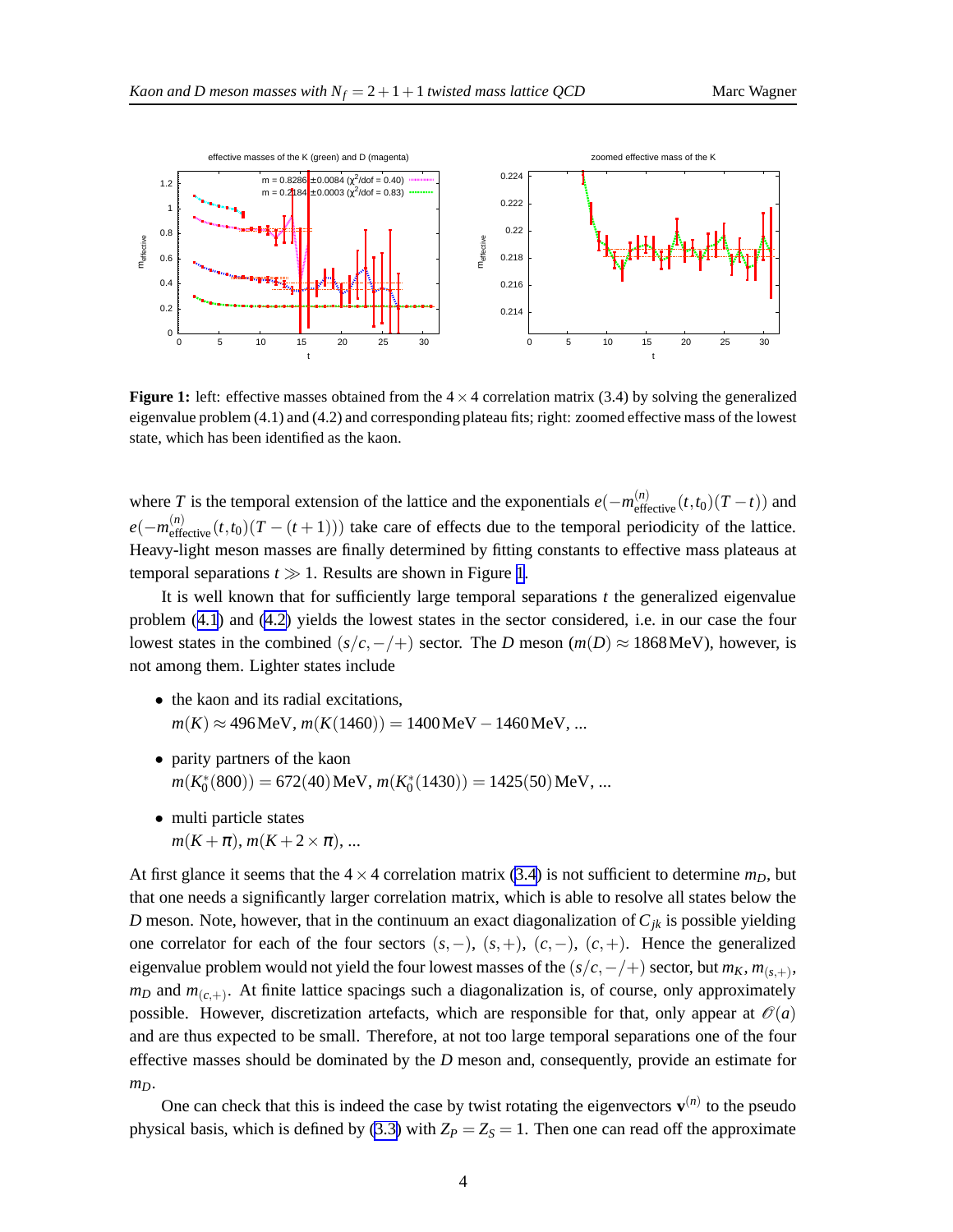<span id="page-4-0"></span>flavor and parity content of each of the four states corresponding to the four effective mass plateaus. As shown in Figure 2, the lowest state is dominated by the physical basis operator  $\bar{\psi}^{(d)}\gamma_5\psi^{(s)}$  and, therefore, interpreted as the kaon, while the second excited state is dominated by  $\bar{\psi}^{(d)}\gamma_5\psi^{(c)}$ , i.e. corresponds to the *D* meson.



**Figure 2:** left: squared pseudo physical basis eigenvector components of the lowest state  $|v_i^{(0)}\rangle$  $\int_{i}^{(0)} |^{2}$ , which is interpreted as the kaon; right: squared pseudo physical basis eigenvector components of the second excited state  $|v_i^{(2)}\rangle$  $\int_{i}^{(2)} |^{2}$ , which is interpreted as the *D* meson.

# **5. Method 2: fitting exponentials**

An alternative approach to determine  $m_K$  and  $m_D$  is to perform a  $\chi^2$  minimizing fit of

$$
\sum_{n=1}^{N} (a_j^{(n)})^{\dagger} a_k^{(n)} \Big( \exp\Big(-m_n t\Big) + \exp\Big(-m_n (T-t)\Big)\Big),\tag{5.1}
$$

i.e. of *N* exponentials to the computed correlation matrix  $C_{jk}$  in a suitably chosen window of temporal separations *t*. Notice that *T* is the temporal extension of the lattice and the second exponential  $\exp(-m_n(T-t))$  takes care of effects due to the lattice temporal periodicity. The masses  $m_n$  can be interpreted by analyzing the prefactors  $a_i^{(n)}$  $j^{(n)}$ , which is very similar to what has been explained in more detail in the previous section for the eigenvector components provided by the generalized eigenvalue problem.

As before we find that the lowest state is a kaon, while the second excited state is dominated by the physical basis operator  $\bar{\psi}^{(d)}$  /5  $\psi^{(c)}$  and, hence, should correspond to the *D* meson.

#### **6. Method 3: heavy flavor/parity restoration**

Our third approach is based on the twist rotation of heavy-light meson creation operators ([3.3](#page-2-0)). In a first step we express the correlation matrix  $C_{jk}$  in the physical basis in terms of the twist angles  $\omega_l$  and  $\omega_h$  and the ratio of renormalization factors  $Z_P$  and  $Z_S$ :

$$
C^{\text{physical},R}(t; \omega_l, \omega_h, Z_P/Z_S) =
$$
  
=  $\mathcal{M}(\omega_l, \omega_h) \text{diag}(Z_P, Z_P, Z_S, Z_S) C(t) \text{diag}(Z_P, Z_P, Z_S, Z_S) \mathcal{M}^{\dagger}(\omega_l, \omega_h),$  (6.1)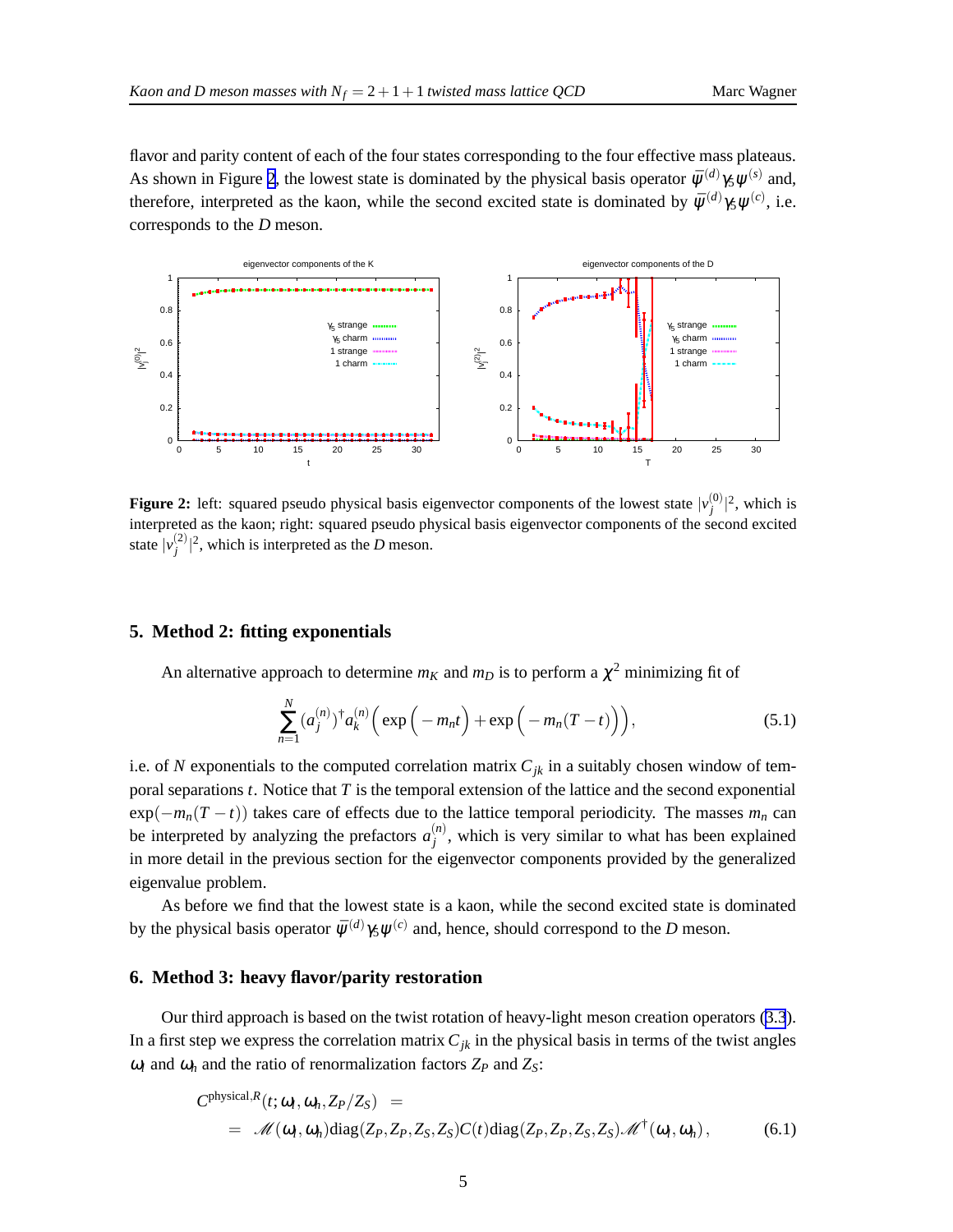where the matrix  $\mathcal{M}$  has been defined in ([3.3](#page-2-0)). We then determine  $\omega_l$ ,  $\omega_h$  and  $Z_P/Z_S$  by requiring

$$
C_{jk}^{\text{physical},R}(t;\omega_l,\omega_h,Z_P/Z_S)\Big|_{j\neq k} = 0. \tag{6.2}
$$

At finite lattice spacing and small temporal separations *t* this cannot be achieved exactly, because of  $\mathcal{O}(a)$  heavy flavor and parity breaking effects and the presence of excited states. However, at sufficiently large *t*, where only the kaon survives, the condition (6.2) can be realized. It amounts to removing any kaon contribution from the diagonal correlators  $C_{jj}^{\text{physical},R}$ ,  $j \neq (s, -)$ .

Finally we analyze the diagonal correlators  $C_{jj}^{\text{physical},R}$  individually. There is one correlator for each of the four sectors  $(s, -)$ ,  $(s, +)$ ,  $(c, -)$  and  $(c, +)$ . The effective mass plateaus corresponding to the  $(s, -)$  and the  $(c, -)$  diagonal correlator yield the heavy-light meson masses  $m<sub>K</sub>$  and  $m<sub>D</sub>$ , respectively.

# **7. Conclusions and outlook**

Results for  $m_K$  and  $m_D$  obtained with our three methods agree within statistical and systematic errors, see Table 1 and Figure 3. For a detailed discussion, of how statistical and systematic errors have been determined, we refer to [[4](#page-6-0)]. We are able to determine  $m_K$  in a rigorous way with rather high statistical precision (statistical error  $\leq 0.4$ %). On the other hand all three methods require assumptions, when computing *mD*, which amount to a systematical error being involved. Nevertheless, the combined statistical and systematical error for  $m_D$  is  $\leq 2.5\%$ .

|       | method 1  | method 2  | method 3  |
|-------|-----------|-----------|-----------|
| $m_K$ | 0.2184(3) | 0.2177(8) | 0.2184(3) |
| $m_D$ | 0.829(8)  | 0.835(20) | 0.823(15) |

**Table 1:** comparison of kaon and *D* meson masses determined with the three methods presented.



**Figure 3:** comparison of kaon and *D* meson masses determined with the three methods presented.

Being able to determine  $m_K$  and  $m_D$  is very important for tuning the strange and charm quark masses to their physical values. For precision charm physics, however, we intend to use a mixed